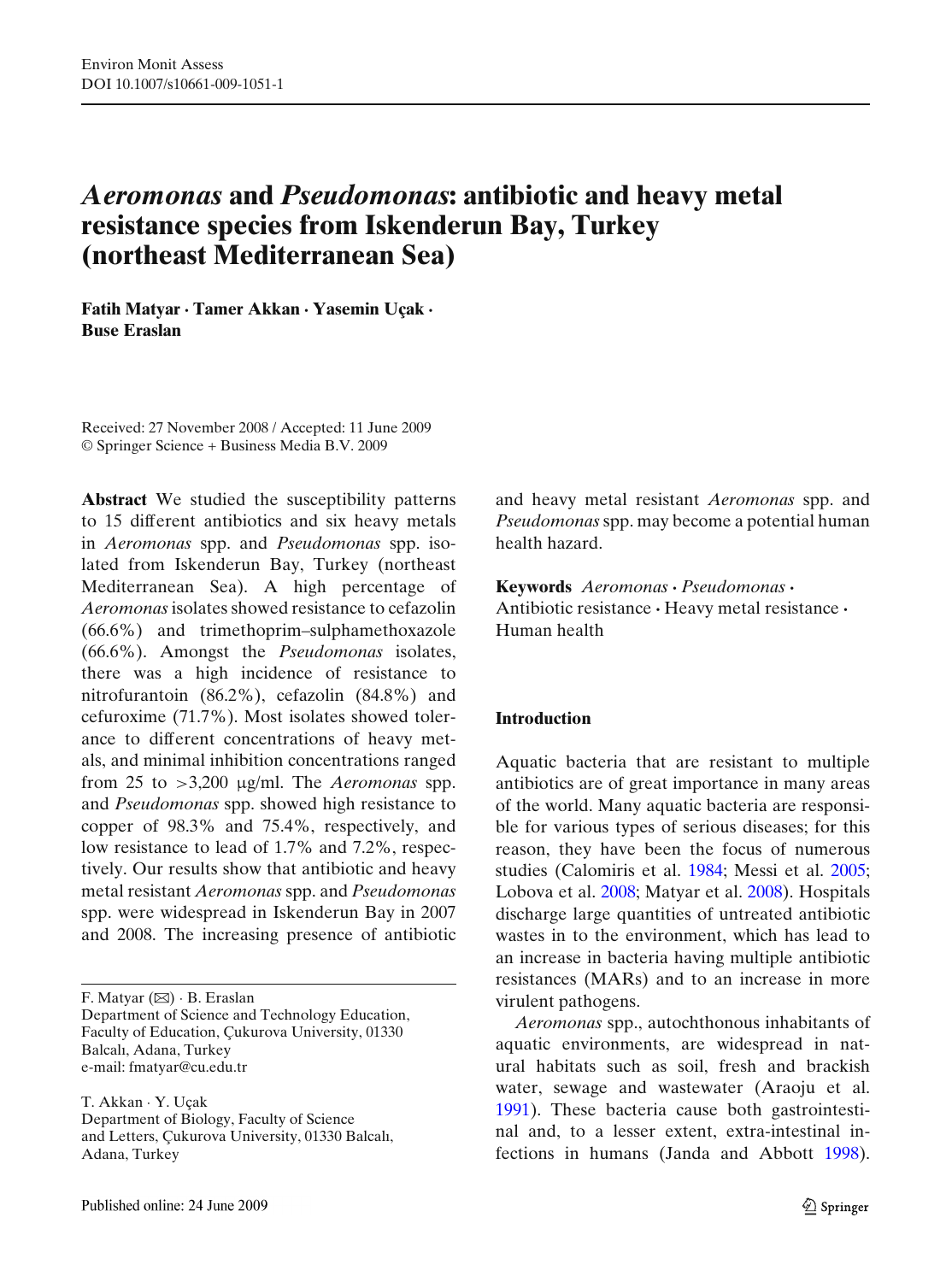Amongst the 14 species of *Aeromonas* known to date (Abbott et al[.](#page-9-0) [2003\)](#page-9-0), *Aeromonas hydrophila*, *Aeromonas caviae* and *Aeromonas veronii* biotype *sobria* have most commonly known in human infections and produce a variety of virulence factors such as haemolysins, cytotoxins, enterotoxins, proteases, leukocidin, phospholipases, endotoxins, outer membrane proteins and fimbriae (Chopra and Housto[n](#page-9-0) [1999](#page-9-0)). Pseudomonads are a ubiquitous group of environmental Gramnegative bacteria, amongst which *Pseudomonas aeruginosa* is the third most common pathogen responsible for hospital-acquired (nosocomial) infections (Schaberg et al[.](#page-11-0) [1991](#page-11-0)).

Fluvial waters receive human and animal wastewater discharges, which are expected to contain anti-microbial agents likely to exert a selective pressure and commensally resistant bacteria capable of transferring their resistances to autochthonous bacteria (Goñi-Urriza et al[.](#page-10-0) [2000\)](#page-10-0). Although the antibiotic sensitivity of food and clinical isolates of *Aeromonas* spp. have been extensively studied (Monteil et al[.](#page-10-0) [2004](#page-10-0); Demerta et al[.](#page-10-0) [2004](#page-10-0); Palú et al[.](#page-11-0) [2006;](#page-11-0) Wu et al. [2007\)](#page-11-0), there is limited information about the presence of aeromonads in the marine environment.

Industrial and agricultural activities have led to substantial release of toxic metals in the environment, which can constitute a major hazard for ecosystem as well as human health (Nriagu and Pacyn[a](#page-11-0) [1988\)](#page-11-0). In many aquatic systems, trace metals are significant contaminants, due in part to anthropogenic sources such as industry and mines inputs. Coal-fired power plants generate large quantities of ash through combustion, and this waste contains residues of multiple trace metals such as arsenic and selenium. The ash residue mixed with the water before being deposited in settling basins and then discharge into aquatic system (Rowe et al[.](#page-11-0) [2002](#page-11-0)).

Ecological studies have reported that antibiotic and metal resistances are becoming a global importance (Hassen et al[.](#page-10-0) [1998](#page-10-0); Benka-Coker and Ekunday[o](#page-9-0) [1998;](#page-9-0) Ansari and Mali[k](#page-9-0) [2007](#page-9-0)). Plasmids are known to carry resistance to antibiotics and heavy metals (Smith et al[.](#page-11-0) [1993;](#page-11-0) Sobeck[y](#page-11-0) [1999\)](#page-11-0). Marine bacteria adsorb, accumulate and transform heavy metals in the most food chains (Chan and Dea[n](#page-9-0) [1988\)](#page-9-0).

We focused our present studies on Iskenderun Bay on the south coast of Turkey, lying in northern east of Mediterranean Sea (36◦38 E, 36◦05 N). Domestic wastes, including hospital wastes, are discharge into the bay. In addition, factories, like iron and steel, a fertiliser factory, a refinery and a coal-fired power plant discharge a high amount of processed or unprocessed wastes into the bay. Despite these environmental pressures, the bay is an important region for fishing and aquaculture. Recent studies have shown that there are high levels of accumulated heavy metals in fish from this bay (Türkmen et al[.](#page-11-0) [2006](#page-11-0); Atli and Canl[i](#page-9-0) [2007\)](#page-9-0).

To the best of our knowledge, this is the first research determining the presence as well as resistance to antibiotics and heavy metals of *Aeromonas* spp. and *Pseudomonas* spp. isolated from Iskenderun Bay. The specific aims of this study were (a) to identify the *Aeromonas* spp. and *Pseudomonas* spp. strains recovered in Iskenderun Bay, (b) to determine the level of antibiotic resistance rates against widely used antibiotics in Turkey, (c) to determine the heavy metal resistance of the bacteria and (d) to investigate relationship between the antibiotic and heavy metal resistance (if present).

### **Materials and methods**

### Sampling

Our studies were conducted in three different sites along the southeast coast of Iskenderun Bay, Turkey which is located in the northeast of the Mediterranean Sea (Fig. [1\)](#page-2-0). The geographic coordinates of the sampling sites were 1:35◦56 E, 36◦28 N; 2:36◦11 E, 36◦36 N and 3:36◦10 E,  $36°42'$  N.

Water samples (250 ml) were collected from March 2007 to February 2008. Samples were collected into sterile bacteriological sample bottles and brought to the laboratory in an ice chest (APH[A](#page-9-0) [1992\)](#page-9-0). The samples were processed within 4 h of collection. A total of 40 samples (13, 12 and 15 from sites 1, 2 and 3, respectively) were examined for the presence of *Aeromonas* spp. and *Pseudomonas* spp.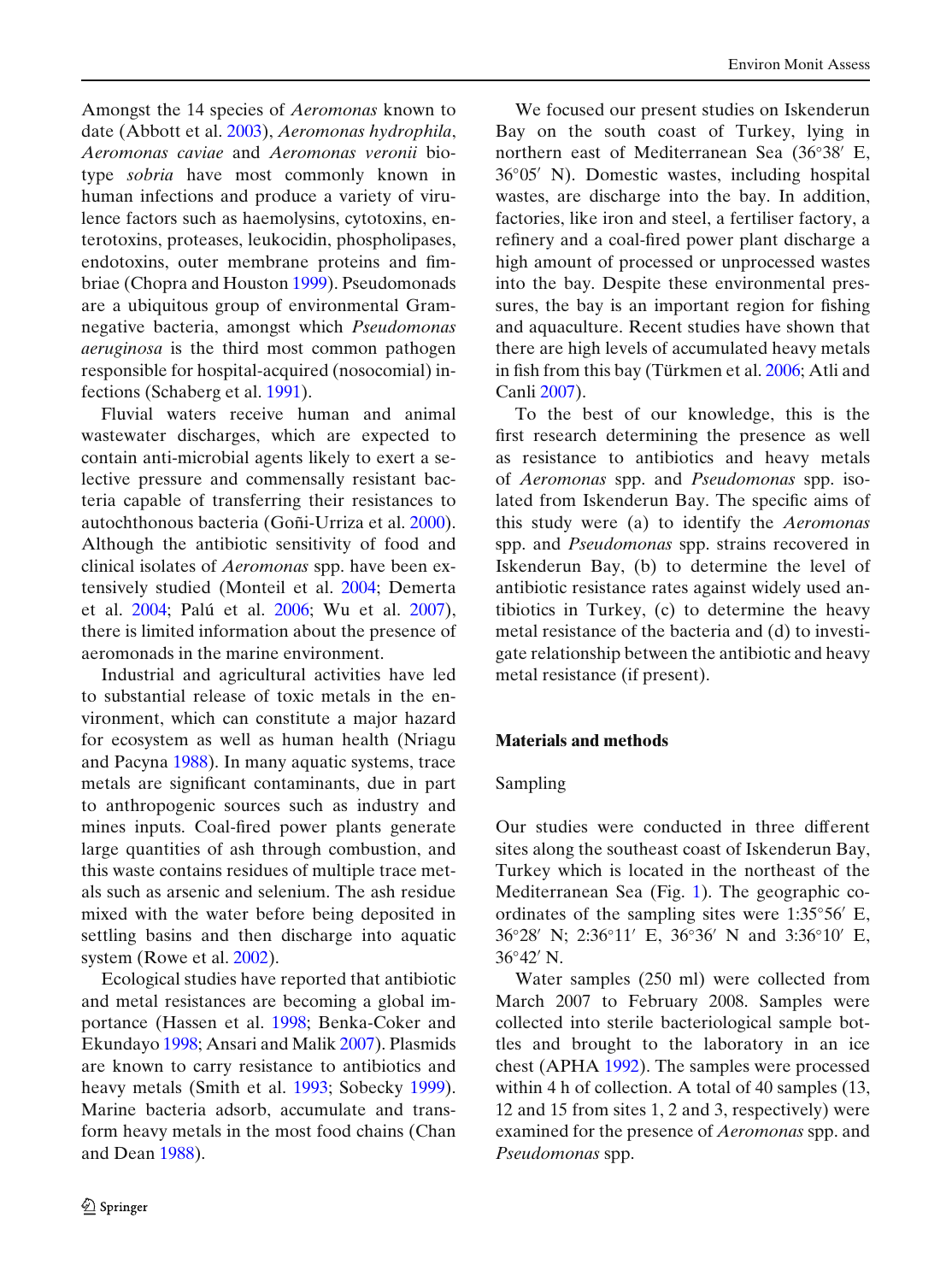<span id="page-2-0"></span>

**Fig. 1** Map of Turkey and Iskenderun Bay showing the three different sampling sites; *a* coal-fired power plant, *b* oil refinery, *c* fertiliser factory, *d* iron-steel factory

Bacterial isolation and identification

For isolation of *Aeromonas* and *Pseudomonas* spp., 25 ml of each water samples were inoculated in 225 ml alkaline pepton water (pH 8.6) with 1% of NaCl  $(w/v)$  and incubated at 30°C for 24 h. The samples were then plated onto selective media (ampicillin dextrin agar (ADA) medium and *Pseudomonas* F agar (Becton and Dickinson, Sparks Glencoe, MD, USA)) and then incubated at 30◦C for 24–72 h. The ADA medium was freshly prepared having the following composition (grams per liter) according to Havelaar et al[.](#page-10-0) [\(1987](#page-10-0)): tryptose (Difco), 5; dextrin (Merck), 10; yeast extract (Merck), 2; sodium chloride (Merck), 3; potassium chloride (Merck), 2; magnesium sulphate.7 $H_2O$  (Merck), 0.2; ferric chloride.6H2O (Merck), 0.1; sodium desoxycholate (Merck), 0.1; bromothymol blue (Merck), 0.04; agar (Oxoid), 15 and ampicillin (ICN Biomedicals), 0.01, with pH of 8.0.

Presumptive *Aeromonas* spp. isolates were obtained from ADA medium by colony morphology (yellow, circular, convex, 1–3 mm diameter colonies). The genus *Aeromonas* was identified based on the findings of Gram-negative rods, positive oxidase test, fermentation of p-glucose, motile and the absence of growth in 6.5% sodium chloride (Ko et al[.](#page-10-0) [2000](#page-10-0)).

Isolates were considered to be presumptive *Pseudomonas* spp. if they were Gram-negative rods that produced fluorescent colonies on *Pseudomonas* F agar, were oxidase- and catalasepositive and were glucose oxidative and positive for citrate. Presumptive *Aeromonas* and *Pseudomonas* colonies were subcultured on tryptone soy agar (Oxoid) at 30◦C for 24 h to obtain at least two consecutive pure cultures. Identity was confirmed by using the Becton and Dickinson Crystal E/NF ID system (BBL, Cockeysville, MD, USA). These strains were identified by using the E/NF identification software (BBL, Cockeysville, MD, USA). A number of isolates (20%) were reexamined to check the test reproducibility.

### Test for antibiotic resistance

Antibiotic resistance was determined by an agar diffusion test (NCCL[S](#page-10-0) [1997](#page-10-0)) using Mueller– Hinton agar (Difco). Fifteen different antibiotics (representing eight classes) were used. The antibiotics tested and their sensidisk concentrations were amikacin (AN; 30 μg), streptomycin (S; 10 μg), gentamicin (GM; 10 μg), kanamycin (K; 30 μg), imipenem (IPM; 10 μg), meropenem (MEM; 10 μg), cefazolin (CZ; 30 μg), ceftizoxime (ZOX; 30 μg), cefuroxime (CXM; 30 μg), cefepime (FEP; 30 μg), chloramphenicol (C; 30 μg), nitrofurantoin (F/M; 300 μg), nalidixic acid (NA; 30 μg), tetracycline (TE; 30 μg) and trimethoprim–sulphamethoxazole (SXT; 1.25 and 23.75 μg). Overnight nutrient broth cultures of the test strains were used and the turbidity of the inoculum as adjusted in phosphate-buffered saline (pH 7.4) to a 0.5 McFarland opacity standard (Becton and Dickinson). These cultures were then streaked onto Mueller–Hinton agar plates (Difco) using a sterile cotton swab. The antibiotic discs were dispensed using a disc dispenser (Becton and Dickinson) sufficiently separated from each other so as to avoid overlapping of inhibition zones. After 30 min, the plates were inverted and incubated at 37◦C for 16–18 h. The isolates were considered sensitive according to the manufacturer's instructions.

Reference strains of *Escherichia coli* ATCC 25922 and *P. aeruginosa* ATCC 27853, as recommended by NCCL[S](#page-10-0) [\(1997](#page-10-0)), were used as control organisms for verification of the anti-bacterial effect of the discs on Mueller–Hinton agar plates.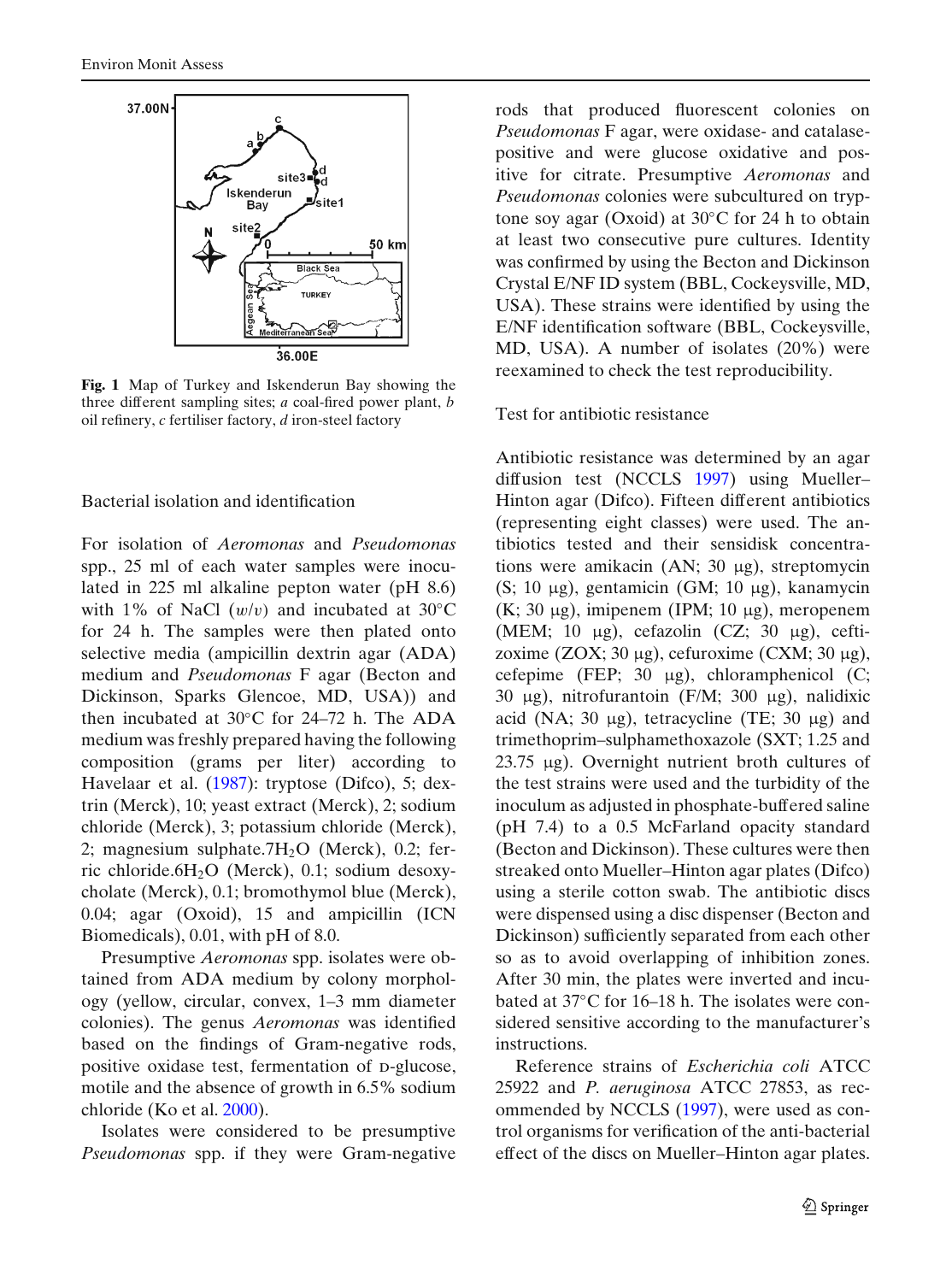All discs were purchased from Becton and Dickinson.

For all isolates, we calculated the MAR index values (*a*/*b*, where *a* represents the number of antibiotics the isolate was resistant to and *b* represents the total number of antibiotics the isolate was tested against). A MAR index value  $>0.2$  is observed when isolates are exposed to a high risk sources of human or animal contamination, where antibiotics use is common. In contrast, a MAR index value ≤0.2 is observed when antibiotics are seldom or never used (Krumperma[n](#page-10-0) [1983](#page-10-0)).

### Determination of the MIC of heavy metals

The minimal inhibitory concentration (MIC) of each isolate was determined by the plate dilution method (Summers and Silve[r](#page-11-0) [1972](#page-11-0)). Six different heavy metals  $(Cd^{+2}$ ,  $Cu^{+2}$ ,  $Cr^{+3}$ ,  $Pb^{+2}$ ,  $Mn^{+2}$  and  $Zn^{+2}$ ) were used as CdCl<sub>2</sub>.2H<sub>2</sub>O,  $CuSO<sub>4</sub>.5H<sub>2</sub>O$ ,  $CrCl<sub>3</sub>$ ,  $Pb$   $(NO<sub>3</sub>)<sub>2</sub>$ ,  $MnCl<sub>2</sub>.2H<sub>2</sub>O$ and  $ZnCl<sub>2</sub>$  (Merck), each in ten concentrations ranging from 12.5 to  $>$ 3,200 μg/ml and added to Mueller–Hinton agar (Difco). The isolates were considered resistant if the MIC values exceeded that of the control organism. *E. coli* K-12 strain was used as the control organism as described by Malik and Jaiswa[l](#page-10-0) [\(2000\)](#page-10-0) and Akinbowale et al[.](#page-9-0) [\(2007\)](#page-9-0).

### **Results and discussion**

## *Aeromonas* and *Pseudomonas* species and isolates

A total of 198 isolates were obtained, representing two *Aeromonas* species and their 60 isolates and six *Pseudomonas* species with their 138 isolates (Table 1). The frequency of the isolates varied markedly between sites, with most *Aeromonas* isolates recorded from site 1 and most of the *Pseudomonas* isolates recorded from sites 2 and 3 (Table 1).

Species characterisation revealed that amongst the *Aeromonas* spp., *A. hydrophila* was the dominant species (95.0%) amongst three sampling sites accounting for 57 of the 60 *Aeromonas*

**Table 1** Numbers of *Aeromonas* spp. and *Pseudomonas* spp. isolated from three sites in Iskenderun Bay, Turkey (northeast Mediterranean Sea)

| <b>Species</b> | Sources | Total  |        |     |
|----------------|---------|--------|--------|-----|
|                | Site 1  | Site 2 | Site 3 |     |
| Aeromonas      |         |        |        |     |
| A. hydrophila  | 39      |        | 11     | 57  |
| A. caviae      |         |        | 3      | 3   |
| Pseudomonas    |         |        |        |     |
| P. aeruginosa  | 8       | 4      | 16     | 28  |
| P. cepacia     |         | 1      |        |     |
| P. diminuta    |         | 1      |        |     |
| P. fluorescens | 6       | 25     | 3      | 34  |
| P. putida      |         | 27     | 3      | 30  |
| P. stutzeri    | 11      | 4      | 29     | 44  |
| Total          | 64      | 69     | 65     | 198 |

isolates; only three isolates of *A. caviae* were found. This agree with the results of Havelaar et al[.](#page-10-0) [\(1990\)](#page-10-0) from The Netherlands, which reported that *A. hydrophila* was the most frequently isolated species from distribution waters, whereas *A. caviae* and *A. sobria* were predominant in only a few water systems. *A. hydrophila* is a ubiquitous and opportunistic pathogen, which is part of the normal microbial flora of aquatic animals including fish, and *A. hydrophila* strains producing cytotoxins, proteases and aerolysin were commonly isolated from both healthy and moribund fish (Cahil[l](#page-9-0) [1990](#page-9-0)). Sewage and effluents from domestic water purification plants have been suspected as vehicles for transmission of pathogenic aeromonads in a number of clinical cases (Monfort and Baleu[x](#page-10-0) [1991\)](#page-10-0).

In our study, amongst the *Pseudomonas* isolates, *Pseudomonas stutzeri* was the most prevalent species (31.9%), followed by *Pseudomonas fluorescens* (24.6%), *Pseudomonas putida* (21.7%) and *P. aeruginosa* (20.3%) (Table 1); only single isolates of *P. cepacia* and *P. diminuta*, were recorded.

*Pseudomonas stutzeri* is distributed widely in the environment, occupying diverse ecological niches, and has also been isolated as an opportunistic pathogen from humans (Lalucat et al[.](#page-10-0) [2006\)](#page-10-0). The second most prevalent *Pseudomonas*, *P. fluorescens*, is an emerging pathogen closely related to *P. aeruginosa*. *P. fluorescens* produces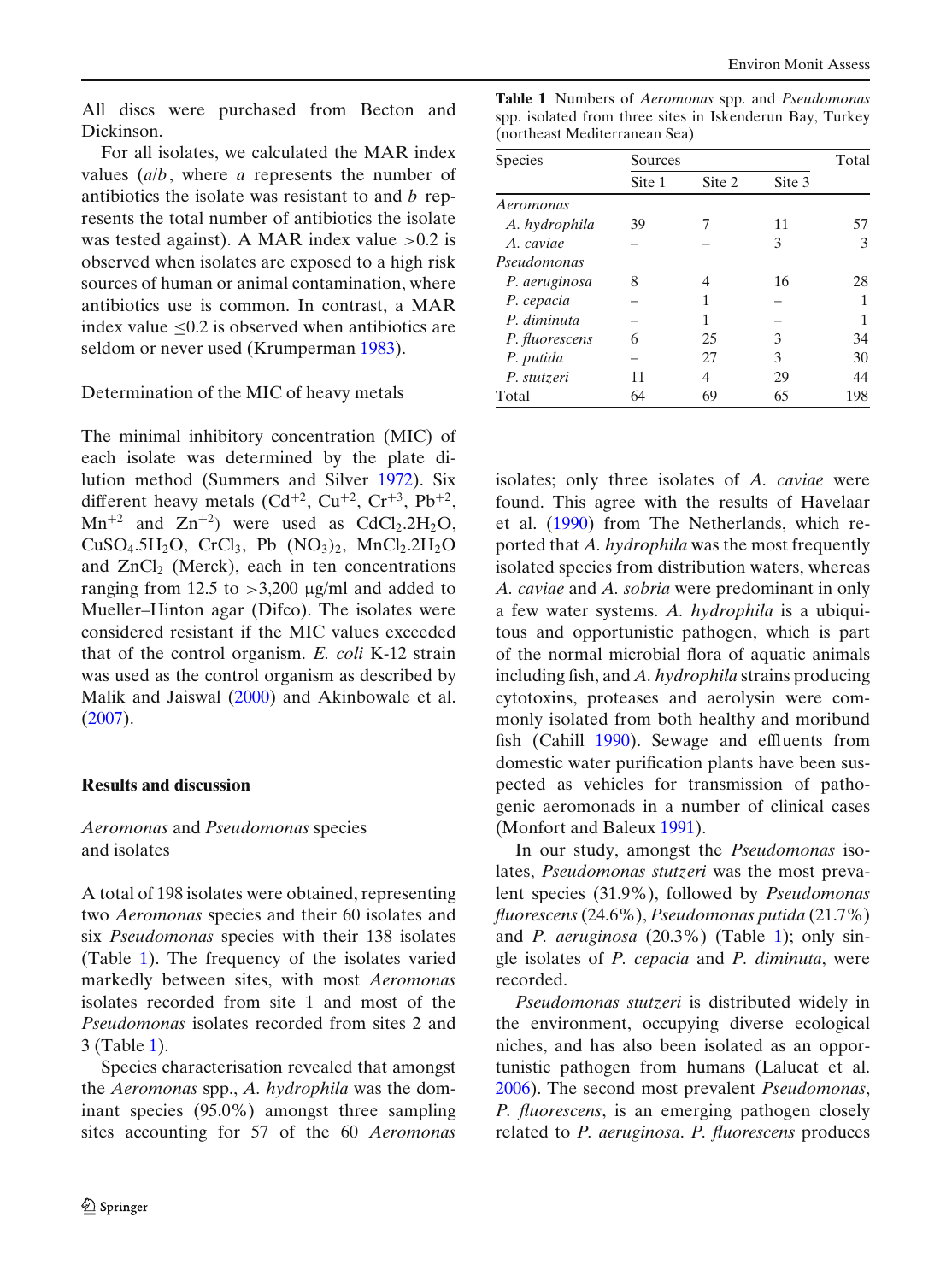a cholin-esterase (Rochu et al[.](#page-11-0) [1998\)](#page-11-0), and some strains possess a high affinity γ -aminobutyric acid binding protein (Guthrie et al[.](#page-10-0) [2000\)](#page-10-0) that could adversely affect neurotransmission.

The third most prevalent *Pseudomonas*, *P. putida*, is a ubiquitous aerobic Gram-negative bacillus. It can be found in aquatic environments, in soils, on vegetation and even on some animals. It is widespread in the domestic and hospital environments, particularly in sites related to water and plumbing, and has been reported from patients with cystic fibrosis.

Kueh et al[.](#page-10-0) [\(1992](#page-10-0)) investigated the possibility of wound infection with sewage-related organisms following exposure to contaminated sea water. These authors found that *A. hydrophila*, *Vibrio parahaemolyticus*, *Vibrio alginolyticus* and *Vibrio cholerae* were amongst the bacteria able to cause different kind of infections, and they further observed that *Vibrionaceae* were present in coastal waters, even at unpolluted sites.

### Antibiotic resistance patterns

In Iskenderun Bay, a high proportion of *Aeromonas* and *Pseudomonas* isolates were resistant to different anti-bacterial agents, although resistance to aminoglycosides, carbapenems and fourth-generation cephalosporins was relatively infrequent. *Aeromonas* isolates showed a high percentage resistance to cefazolin (66.6%) and trimethoprim–sulphamethoxazole (66.6%). A low percentage of *Aeromonas* isolates were resistant to amikacin (3.3%), gentamicin (13.3%), chloramphenicol (13.3%) and nalidixic acid (13.3%; Table [2\)](#page-5-0). Ko et al[.](#page-10-0) [\(1996\)](#page-10-0) found that a high proportion of *Aeromonas* were resistant to trimethoprim–sulfamethoxazole and tetracycline.

There were some marked differences in the degree of antibiotic resistance between sites (Table [2\)](#page-5-0). For *Aeromonas* strains, all from site 1 were susceptible to amikacin, gentamicin and chloramphenicol; all from site 2 were susceptible to amikacin, imipenem and tetracycline, whereas those from site 3 showed variable resistance to the antibiotics tested in this study. *Aeromonas* isolates from site 3 showed higher resistance to cefazolin (85.7%) than did those from site 1 (59%) and site 2 (71.4%); this may be because site 3 is nearer the settlement and industry area than are zones 1 and 2 (Fig. [1\)](#page-2-0).

Recent studies have demonstrated that the presence of *Aeromonas* spp. in drinking water is a potential risk, since some species can produce a wide range of virulence factors (Warburton et al[.](#page-11-0) [1994;](#page-11-0) Kühn et al[.](#page-10-0) [1997;](#page-10-0) Brandi et al[.](#page-9-0) [1999\)](#page-9-0). A further concern is the increasing incidence of multidrug resistance amongst *Aeromonas* spp. isolates that has been observed worldwide (Petersen and Dalsgaar[d](#page-11-0) [2003](#page-11-0); Ottoviani et al[.](#page-11-0) [2006;](#page-11-0) Matyar et al[.](#page-10-0) [2007\)](#page-10-0). Besides their potential pathogenicity to humans, many *Aeromonas* species have also been described as important fish pathogens (Hänninen et al[.](#page-10-0) [1997;](#page-10-0) Doukas et al[.](#page-10-0) [1998\)](#page-10-0).

Amongst the *Pseudomonas* isolates in our study, a high percentage were resistant to nitrofurantoin (86.2%), cefazolin (84.8%) and cefuroxime (71.7%), and a low percentage were resistant to kanamycin (5.8%), meropenem (7.2%) cefepime (8.7%), amikacin (12.3%) and imipenem (16.7%). Resistance to imipenem was similar to the results of Blandino et al[.](#page-9-0) [\(2004\)](#page-9-0). Susceptibility to aminoglycosides and carbapenems was reported previously by Sader and Jone[s](#page-11-0) [\(2005](#page-11-0)) and is similar to our results. From the site 1, none of the *Pseudomonas* isolates was found resistant to amikacin.

### Multiple antibiotic resistance index

The MAR index values ranged from 0.2 to 0.60 for *Aeromonas* strains and from 0.2 to 0.73 for the *Pseudomonas* strains (Fig. [2\)](#page-6-0). A significant proportion of *Aeromonas* strains isolated from site 1 were resistant to seven antibiotics (30.8%), a significant proportion of *Pseudomonas* strains from site 2 were resistant to five antibiotics (42.5%) and a significant proportion of the *Pseudomonas* strains isolated from site 3 were resistant to six antibiotics (31.4%). A variety of profiles, involving resistance to tetracycline and chloramphenicol and other antibiotics, have been described by Radu et al[.](#page-11-0) [\(2003](#page-11-0)), who detected multiple resistance of *Aeromonas* spp.

There was a similar level of resistance to nine antibiotics in *Aeromonas* strains (3.3%)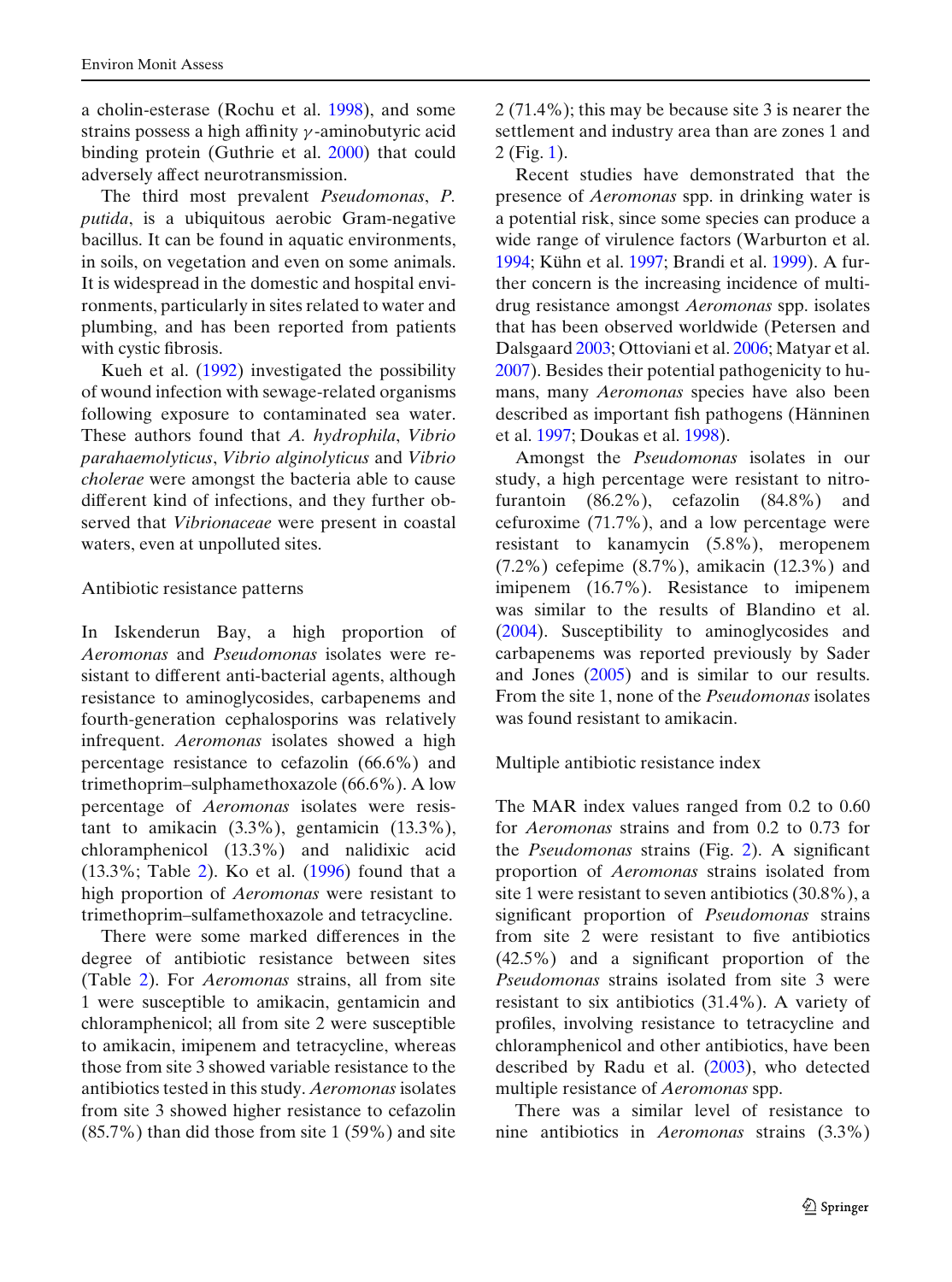<span id="page-5-0"></span>

| j<br>I                             |                                      |
|------------------------------------|--------------------------------------|
| į                                  |                                      |
| $\sim$                             |                                      |
| $\frac{1}{2}$                      |                                      |
| l                                  |                                      |
| くうく<br>j                           |                                      |
| S.ru<br>j<br>í<br>ı<br>í<br>Ì<br>i | $\frac{1}{2}$                        |
| f<br>į                             | Sept.<br>I<br>i<br>I<br>I<br>ĺ<br>ׇ֠ |
| $\frac{1}{2}$<br>l<br>١            | l<br>j                               |
| I<br>ī<br>I<br>I                   | ļ<br>ļ                               |

| Classes of                        | Antibiotics                        | Site                                      |                                  | Site 2                                                  |                 | Site 3     |                | Total           | Total                  |
|-----------------------------------|------------------------------------|-------------------------------------------|----------------------------------|---------------------------------------------------------|-----------------|------------|----------------|-----------------|------------------------|
| antibiotics                       |                                    | Aeromonas                                 | Pseudomonas                      | Aeromonas                                               | Pseudomonas     | Aeromonas  | Pseudomonas    | Aeromonas       | Pseudomonas            |
|                                   |                                    | ${\rm spp.}\,(N=39)$                      | $sp. (N = 25)$                   | spp. $(N = 7)$                                          | $spp. (N = 62)$ | $(N = 14)$ | $sp. (N = 51)$ | spp. $(N = 60)$ | $spp. (N = 138)$       |
|                                   |                                    |                                           | Percentage of resistant isolates |                                                         |                 |            |                |                 |                        |
| Aminoglycosides                   | $AN(30 \mu g)$                     |                                           | $\mathbb{L}$                     |                                                         |                 | 14.3       | 23.5           |                 | 23                     |
|                                   | $(10 \mu g)$                       | 2.5                                       | $\Xi$                            | 42.8                                                    |                 |            |                |                 |                        |
|                                   |                                    |                                           |                                  |                                                         |                 |            |                |                 |                        |
|                                   | GM (10 $\mu$ g)<br>K (30 $\mu$ g)  | 23                                        | 26                               |                                                         |                 |            |                |                 |                        |
| Carbapenems                       | IPM (10 µg)                        |                                           |                                  |                                                         |                 |            |                |                 |                        |
|                                   | <b>MEM</b> (10 µg)                 | 56.4<br>51.2<br>59                        | $\Xi$                            |                                                         |                 |            |                |                 |                        |
| Cephalosporins                    | $CZ(30 \mu g)$                     |                                           |                                  |                                                         |                 |            |                |                 |                        |
|                                   | ZOX (30 µg)                        | 61.5                                      | 8833888                          |                                                         |                 |            |                |                 |                        |
|                                   | $CNM(30 \mu g)$                    | 56.4                                      |                                  |                                                         |                 |            |                |                 |                        |
|                                   | FEP (30 µg)                        | 53.8                                      |                                  |                                                         |                 |            |                |                 |                        |
| Chloramphenicol                   | $C(30 \mu g)$<br>F/M $(300 \mu g)$ |                                           |                                  |                                                         |                 |            |                |                 |                        |
| Nitrofurantoin                    |                                    |                                           |                                  |                                                         |                 |            |                |                 |                        |
| Quinolones                        | NA (30 µg)                         | $\frac{1}{5}$ $\frac{1}{5}$ $\frac{1}{5}$ |                                  | 8.21 111211884101 8.88<br>24 11 11 11 12 13 14 14 15 16 |                 |            |                |                 | $36987778377788383835$ |
| Tetracyclines                     | TE (30 µg)                         |                                           | 8 Z                              |                                                         |                 |            |                |                 |                        |
| Trimethoprim-                     | $SXT$ (1.25 and                    | 76.9                                      |                                  |                                                         |                 |            |                |                 |                        |
| sulphamethoxazole                 | 23.75 µg)                          |                                           |                                  |                                                         |                 |            |                |                 |                        |
| しゃしん こうしょう こうしん しゅうしん しんしゅう しゅうしゅ |                                    |                                           |                                  |                                                         |                 |            |                |                 |                        |

Number of isolates is shown at the top each column Number of isolates is shown at the top each column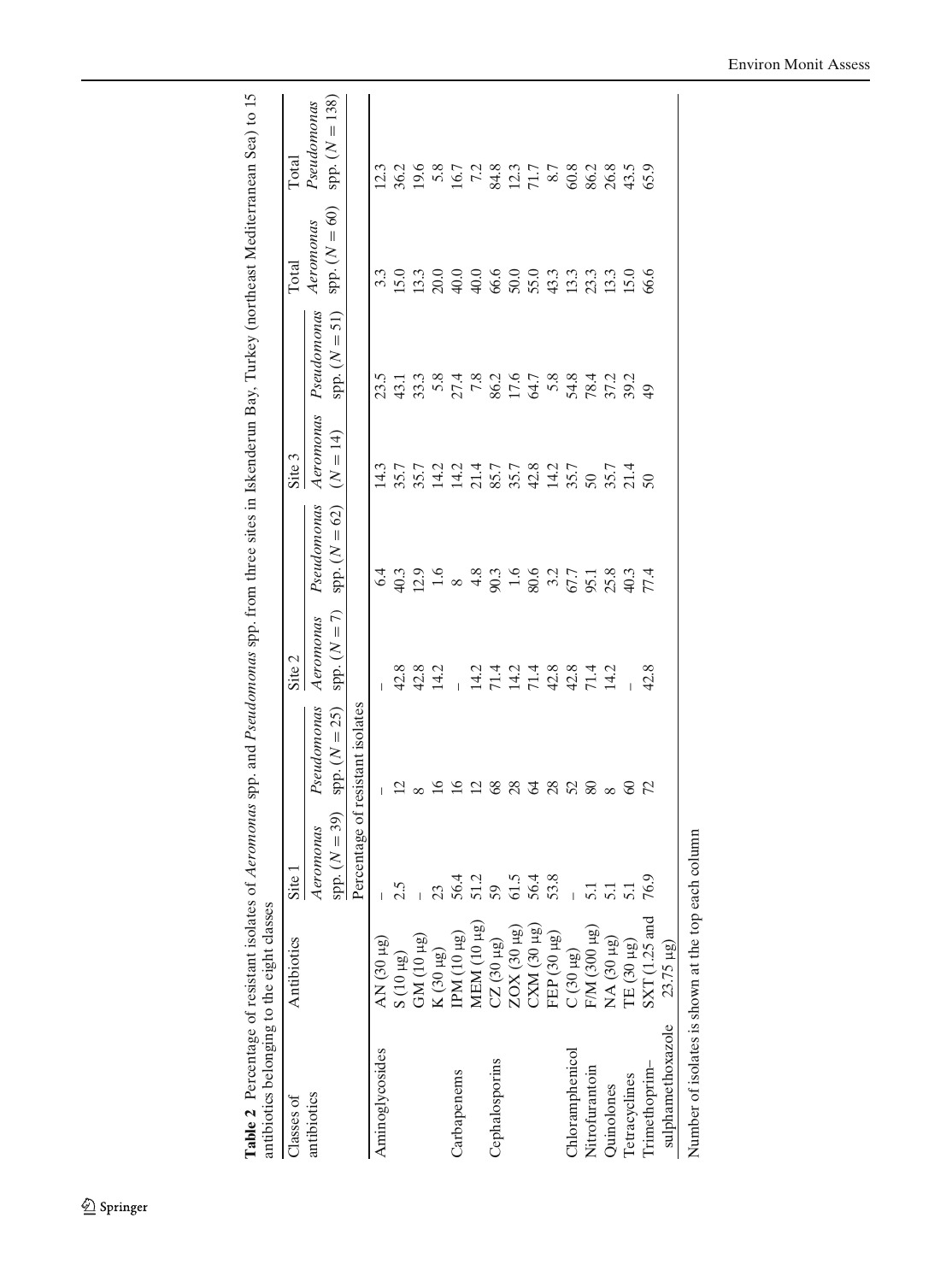<span id="page-6-0"></span>**Fig. 2** Anti-bacterial multi-resistance of *Aeromonas* spp. and *Pseudomonas* spp. isolated from three different sites in Iskenderun Bay, Turkey



and *Pseudomonas* strains (5.0%). A high multiresistance incidence, similar to or higher than those found in the present study, has been reported in aquatic environments and fish isolates (Vivekanadhan et al[.](#page-11-0) [2002](#page-11-0); Matyar et al[.](#page-10-0) [2007\)](#page-10-0).

According to Anderson and Levi[n](#page-9-0) [\(1999](#page-9-0)), the frequency and rates of ascent and dissemination of antibiotic resistance in bacterial populations can be directly related to the applied compounds. De Vicente et al[.](#page-10-0) [\(1990](#page-10-0)) reported that the number of strains multi-resistant to several antibiotics was high in seawater samples containing low levels of fecal indicators. A high incidence of antibiotic resistance in *Pseudomonas* spp. was reported by Jones et al[.](#page-10-0) [\(1986](#page-10-0)) for lake waters.

#### Resistance to heavy metals

Trends in heavy metal resistance varied depending on the isolates for *Aeromonas*, Cu >  $Mn > Cr > Cd = Zn > Pb$  (Table [3\)](#page-7-0) and for *Pseudomonas*,  $Cu > Cd > Mn > Zn > Cr > Pb$ (Table [4\)](#page-8-0). Other studies have shown the following order of resistance for *Aeromonas* isolates, Cd >  $Cu > Hg > Cr$  (Miranda and Castill[o](#page-10-0) [1998\)](#page-10-0) and for *Pseudomonas* and *Micrococcus* isolates Mn >  $Cu > Pb > Zn > (Benka-Coker and Ekundavo)$  $Cu > Pb > Zn > (Benka-Coker and Ekundavo)$  $Cu > Pb > Zn > (Benka-Coker and Ekundavo)$  [1998\)](#page-9-0). In the present study in Iskenderun Bay, resistance to six heavy metals was as follows: for the *Aeromonas* and *Pseudomonas* isolates to cadmium, 35.0% and 56.5%; copper, 98.3% and 75.4%; chromium, 38.3% and 31.9%; lead, 1.7% and 7.2%; manganese, 43.3% and 44.9% and zinc 35.0% and 41.3%, respectively (Tables [3](#page-7-0) and [4\)](#page-8-0).

The MICs of the isolates ranged from 25 to >3,200 μg/ml. The *Aeromonas* isolates showed a higher resistance to copper and chromium than did the *Pseudomonas* isolates, and the *Pseudomonas* isolates showed a higher resistance to cadmium, lead, manganese and zinc than did the *Aeromonas* isolates. Tolerance to the maximum MIC ( $>3,200 \mu$ g/ml) for copper was 2.1% for *Aeromonas* and 1.6% for *Pseudomonas* isolates. *Aeromonas* strains from site 3 showed higher resistance to chromium, lead and manganese than did the *Aeromonas* strains from sites 1 and 2. Similarly, the *Pseudomonas* strains from site 3 showed higher resistance to chromium, lead, manganese and zinc than did *Pseudomonas* strains from sites 1 and 2. A possible explanation for these differences is that site 3 is nearer to the iron-steel factories than are sites 1 and 2 (Fig. [1\)](#page-2-0). Higher proportion of metal resistance detected in the *Aeromonas* and *Pseudomonas* strains from site 3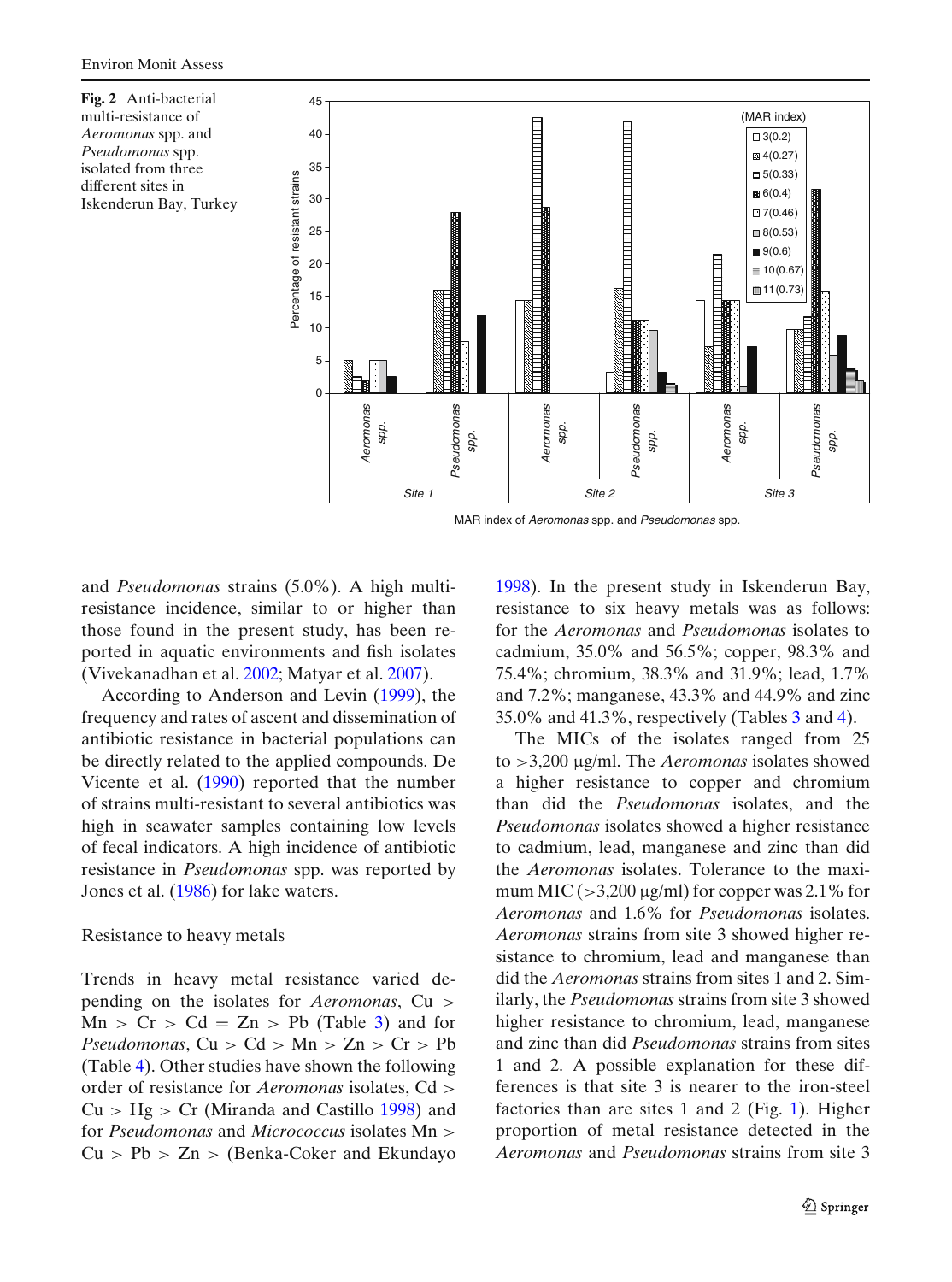| Heavy metal | Site of<br>isolates | Number<br>of total<br>isolates | tolerant isolates |                |    |              | Metal concentrations $(\mu g/ml)$ with number of |                |                          |                |                |              | Resistant<br>isolates    |                          |
|-------------|---------------------|--------------------------------|-------------------|----------------|----|--------------|--------------------------------------------------|----------------|--------------------------|----------------|----------------|--------------|--------------------------|--------------------------|
|             |                     |                                | 12.5              | 25             | 50 | 100          | 200                                              | 400            | 800                      | 1,600          | 3,200          | >3,200       | $\boldsymbol{n}$         | $\%$                     |
| Cadmium     |                     |                                |                   |                |    | a            |                                                  |                |                          |                |                |              |                          |                          |
| Aeromonas   | Site 1              | 39                             |                   |                | 11 | 15           | $\overline{c}$                                   | 11             |                          |                |                |              | 13                       | 33.3                     |
| Aeromonas   | Site 2              | 7                              |                   |                |    | $\mathbf{1}$ |                                                  | 4              | $\mathbf{1}$             | $\mathbf{1}$   |                |              | 6                        | 85.7                     |
| Aeromonas   | Site 3              | 14                             |                   | $\overline{c}$ | 9  | $\mathbf{1}$ | $\overline{c}$                                   |                |                          |                |                |              | $\overline{c}$           | 14.3                     |
| Total       |                     | 60                             |                   | $\overline{c}$ | 20 | 17           | $\overline{4}$                                   | 15             | $\mathbf{1}$             | $\mathbf{1}$   |                |              | 21                       | 35.0                     |
| Copper      |                     |                                |                   |                |    |              | a                                                |                |                          |                |                |              |                          |                          |
| Aeromonas   | Site 1              | 39                             |                   |                |    |              |                                                  | 39             |                          |                |                |              | 39                       | 100.0                    |
| Aeromonas   | Site 2              | $\overline{7}$                 |                   |                |    |              | $\mathbf{1}$                                     |                | $\mathbf{1}$             |                | 5              |              | 6                        | 85.7                     |
| Aeromonas   | Site 3              | 14                             |                   |                |    |              |                                                  |                |                          | 1              | 12             | $\mathbf{1}$ | 14                       | 100.0                    |
| Total       |                     | 60                             |                   |                |    |              | $\mathbf{1}$                                     | 39             | $\mathbf{1}$             | $\mathbf{1}$   | 17             | $\mathbf{1}$ | 59                       | 98.3                     |
| Chromium    |                     |                                |                   |                |    |              |                                                  |                | a                        |                |                |              |                          |                          |
| Aeromonas   | Site 1              | 39                             |                   |                |    |              |                                                  |                | 29                       | 10             |                |              | 10                       | 25.6                     |
| Aeromonas   | Site 2              | 7                              |                   |                |    |              | $\mathbf{1}$                                     | 4              | $\overline{c}$           |                |                |              | $\overline{\phantom{0}}$ |                          |
| Aeromonas   | Site 3              | 14                             |                   |                |    |              |                                                  |                | $\mathbf{1}$             | $\overline{2}$ | 11             |              | 13                       | 92.8                     |
| Total       |                     | 60                             |                   |                |    |              | $\mathbf{1}$                                     | $\overline{4}$ | 32                       | 12             | 11             |              | 23                       | 38.3                     |
| Lead        |                     |                                |                   |                |    |              |                                                  |                |                          | a              |                |              |                          |                          |
| Aeromonas   | Site 1              | 39                             |                   |                |    |              |                                                  |                | 12                       | 27             |                |              |                          |                          |
| Aeromonas   | Site 2              | $\tau$                         |                   |                |    |              |                                                  |                | $\overline{\mathcal{L}}$ | 3              |                |              |                          |                          |
| Aeromonas   | Site 3              | 14                             |                   |                |    |              |                                                  | 1              | 8                        | $\overline{4}$ | $\mathbf{1}$   |              | $\mathbf{1}$             | 7.1                      |
| Total       |                     | 60                             |                   |                |    |              |                                                  | $\mathbf{1}$   | 24                       | 34             | $\mathbf{1}$   |              | $\mathbf{1}$             | 1.7                      |
| Manganese   |                     |                                |                   |                |    |              |                                                  |                |                          | a              |                |              |                          |                          |
| Aeromonas   | Site 1              | 39                             |                   |                |    |              |                                                  | $\sqrt{ }$     | 14                       | $\overline{4}$ | 14             |              | 14                       | 35.9                     |
| Aeromonas   | Site 2              | $\tau$                         |                   |                |    |              |                                                  |                | 4                        | $\mathbf{1}$   | $\mathfrak{2}$ |              | $\mathbf{2}$             | 14.3                     |
| Aeromonas   | Site 3              | 14                             |                   |                |    |              | $\mathbf{1}$                                     | 2              |                          | $\mathbf{1}$   | 10             |              | 10                       | 71.4                     |
| Total       |                     | 60                             |                   |                |    |              | $\mathbf{1}$                                     | 9              | 18                       | 6              | 26             |              | 26                       | 43.3                     |
| Zinc        |                     |                                |                   |                |    |              | a                                                |                |                          |                |                |              |                          |                          |
| Aeromonas   | Site 1              | 39                             |                   |                |    | 12           | 9                                                | 3              | 15                       |                |                |              | 18                       | 46.1                     |
| Aeromonas   | Site 2              | $\tau$                         |                   |                |    | 4            |                                                  | $\overline{c}$ |                          |                | $\mathbf{1}$   |              | 3                        | 42.8                     |
| Aeromonas   | Site 3              | 14                             |                   |                | 1  | 6            | 7                                                |                |                          |                |                |              | $\overline{\phantom{0}}$ | $\overline{\phantom{0}}$ |
| Total       |                     | 60                             |                   |                | 1  | 22           | 16                                               | 5              | 15                       |                | $\mathbf{1}$   |              | 21                       | 35.0                     |

<span id="page-7-0"></span>**Table 3** Heavy metal tolerance in *Aeromonas* spp. from three sites in Iskenderun Bay, Turkey (northeast Mediterranean Sea)

*a* minimal inhibition concentration of standard strain *E. coli* K12, *n* total number of tolerant isolates

could be the result of heavy metal contamination from iron-steel factories. Both Gram-positive and Gram-negative bacteria can resist heavy metals (Silver and Walderhau[g](#page-11-0) [1992](#page-11-0)). Resistance of toxic metals in bacteria probably reflects the degree of environmental contamination with these substances and may be directly related to exposure of bacteria to them (Aiking et al[.](#page-9-0) [1984\)](#page-9-0).

Natural ecosystems containing high concentrations of heavy metals are also frequent. Not surprisingly, heavy metal resistance genes are commonly found in environmental bacteria (Silver and Phun[g](#page-11-0) [1996](#page-11-0)).

The present study is one of only a few that addresses the incidence of antibiotic and heavy metal resistance in *Aeromonas* spp. and *Pseudomonas* spp. With all six of the metals tested, there was a high frequency of cefazolin resistance amongst all the isolates.

The *Aeromonas* strains which were metal resistant also showed a high resistance to antibiotics as follows: from site 1, high resistance to cefazolin, cefuroxime and trimethoprim– sulphamethoxazole; from site 2, high resistance to cefazolin and cefuroxime and from site 3, high resistance to cefazolin. The *Pseudomonas*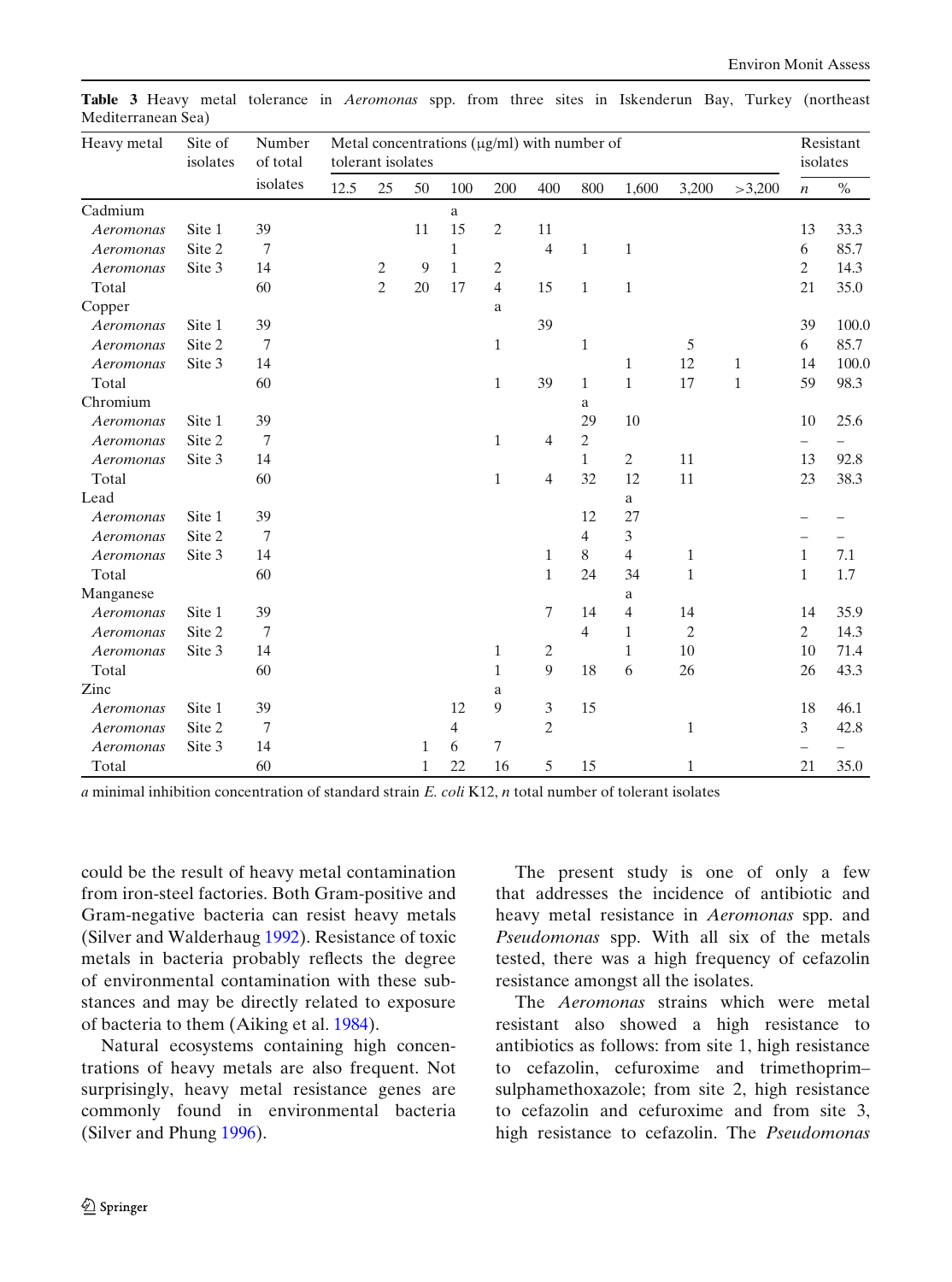| Heavy metal | Site of<br>isolates | Number<br>of total | Metal concentrations $(\mu g/ml)$ with number of<br>tolerant isolates |                |                |              |                |                |                |                |                |              |                  | Resistant<br>isolates |  |
|-------------|---------------------|--------------------|-----------------------------------------------------------------------|----------------|----------------|--------------|----------------|----------------|----------------|----------------|----------------|--------------|------------------|-----------------------|--|
|             |                     | isolates           | 12.5                                                                  | 25             | 50             | 100          | 200            | 400            | 800            | 1,600          | 3,200          | >3,200       | $\boldsymbol{n}$ | $\%$                  |  |
| Cadmium     |                     |                    |                                                                       |                |                | a            |                |                |                |                |                |              |                  |                       |  |
| Pseudomonas | Site 1              | 25                 |                                                                       | 1              | 11             | 8            | 3              | $\overline{2}$ |                |                |                |              | 5                | 20.0                  |  |
| Pseudomonas | Site 2              | 62                 |                                                                       | 3              | 8              | 8            | 11             | 22             | 5              | 5              |                |              | 43               | 69.3                  |  |
| Pseudomonas | Site 3              | 51                 |                                                                       | $\mathfrak{2}$ | 12             | $\tau$       | $\overline{4}$ | $\overline{4}$ | 19             | $\mathfrak{2}$ | $\mathbf{1}$   |              | 30               | 58.8                  |  |
| Total       |                     | 138                |                                                                       | 6              | 31             | 23           | 18             | 28             | 24             | 7              | $\mathbf{1}$   |              | 78               | 56.5                  |  |
| Copper      |                     |                    |                                                                       |                |                |              | a              |                |                |                |                |              |                  |                       |  |
| Pseudomonas | Site 1              | 25                 |                                                                       |                |                |              | $\overline{c}$ | 17             |                |                | 6              |              | 23               | 92.0                  |  |
| Pseudomonas | Site 2              | 62                 |                                                                       |                |                |              | 8              | 11             | 7              | 9              | 27             |              | 54               | 87.1                  |  |
| Pseudomonas | Site 3              | 51                 |                                                                       |                |                | 3            | 21             | $\mathbf{1}$   | 9              |                | 14             | 3            | 27               | 52.9                  |  |
| Total       |                     | 138                |                                                                       |                |                | 3            | 31             | 29             | 16             | 9              | 47             | 3            | 104              | 75.4                  |  |
| Chromium    |                     |                    |                                                                       |                |                |              |                |                | a              |                |                |              |                  |                       |  |
| Pseudomonas | Site 1              | 25                 |                                                                       |                |                |              |                | 13             | 12             |                |                |              | $\qquad \qquad$  |                       |  |
| Pseudomonas | Site 2              | 62                 |                                                                       |                |                | $\mathbf{1}$ | $\mathbf{1}$   | 22             | 32             | 3              | 3              |              | 6                | 24.0                  |  |
| Pseudomonas | Site 3              | 51                 |                                                                       |                |                |              |                | $\overline{2}$ | 11             | 20             | 18             |              | 38               | 74.5                  |  |
| Total       |                     | 138                |                                                                       |                |                | $\mathbf{1}$ | $\mathbf{1}$   | 37             | 55             | 23             | 21             | 3            | 44               | 31.9                  |  |
| Lead        |                     |                    |                                                                       |                |                |              |                |                |                | a              |                |              |                  |                       |  |
| Pseudomonas | Site 1              | 25                 |                                                                       |                | $\mathbf{1}$   |              | 3              | 13             |                | 8              |                |              |                  |                       |  |
| Pseudomonas | Site 2              | 62                 |                                                                       |                | $\mathbf{1}$   |              |                | 23             | 15             | 20             | 3              |              | 3                | 4.8                   |  |
| Pseudomonas | Site 3              | 51                 |                                                                       |                |                |              | 1              | 7              | 18             | 18             | 7              |              | $\overline{7}$   | 13.7                  |  |
| Total       |                     | 138                |                                                                       |                | $\mathfrak{2}$ |              | $\overline{4}$ | 43             | 33             | 46             | 10             |              | 10               | $7.2\,$               |  |
| Manganese   |                     |                    |                                                                       |                |                |              |                |                |                | a              |                |              |                  |                       |  |
| Pseudomonas | Site 1              | 25                 |                                                                       |                |                |              | 7              | 11             | $\overline{4}$ | $\mathbf{1}$   | $\mathfrak{2}$ |              | $\mathbf{2}$     | 8.0                   |  |
| Pseudomonas | Site 2              | 62                 |                                                                       |                |                |              | $\mathbf{1}$   | 8              | 14             | 10             | 29             |              | 29               | 46.8                  |  |
| Pseudomonas | Site 3              | 51                 |                                                                       |                |                |              |                | 9              | $\tau$         | $\overline{4}$ | 29             | 2            | 31               | 60.8                  |  |
| Total       |                     | 138                |                                                                       |                |                |              | 8              | 28             | 25             | 15             | 60             | 2            | 62               | 44.9                  |  |
| Zinc        |                     |                    |                                                                       |                |                |              | a              |                |                |                |                |              |                  |                       |  |
| Pseudomonas | Site 1              | 25                 |                                                                       |                | $\mathfrak{2}$ |              | 19             | 3              | $\mathbf{1}$   |                |                |              | $\overline{4}$   | 16.0                  |  |
| Pseudomonas | Site 2              | 62                 |                                                                       |                |                | 7            | 34             | 10             |                | $\overline{4}$ | 7              |              | 21               | 33.9                  |  |
| Pseudomonas | Site 3              | 51                 |                                                                       |                |                | 10           | 9              | 5              | 3              | 21             | $\mathbf{2}$   | 1            | 32               | 62.7                  |  |
| Total       |                     | 138                |                                                                       |                | 2              | 17           | 62             | 18             | 4              | 25             | 9              | $\mathbf{1}$ | 57               | 41.3                  |  |

<span id="page-8-0"></span>**Table 4** Heavy metal tolerance in *Pseudomonas* spp. from three sites in Iskenderun Bay, Turkey (northeast Mediterranean Sea)

*a* minimal inhibition concentration of standard strain *E. coli* K12, *n* total number of tolerant isolates

strains which were metal resistant also showed a high resistance to antibiotics as follows: from site 1, high resistance to cefazolin, cefuroxime, nitrofurantoin, tetracycline and trimethoprim– sulphamethoxazole; from site 2, showed a high resistance to five antibiotics: cefazolin, cefuroxime, chloramphenicol, nitrofurantoin and trimethoprim–sulphamethoxazole and from site 3, high resistance to four antibiotics: cefazolin, cefuroxime, chloramphenicol and nitrofurantoin.

Industrial activities, mining and intensive farming are causing dramatic changes in natural ecosystems. Amongst the novel selective pressures that face environmental bacterial populations are discharges of heavy metals, xenobiotic compounds, antibiotics and organic solvents, all of which can have a significant impact on the environmental selection of antibiotic resistance genes (Alanso et al[.](#page-9-0) [2001\)](#page-9-0). Some of these microorganisms that possess resistance genes could cause important diseases.

### Conclusion and recommendations

The presence, antibiotic resistance and heavy metal resistance patterns of *Aeromonas* strains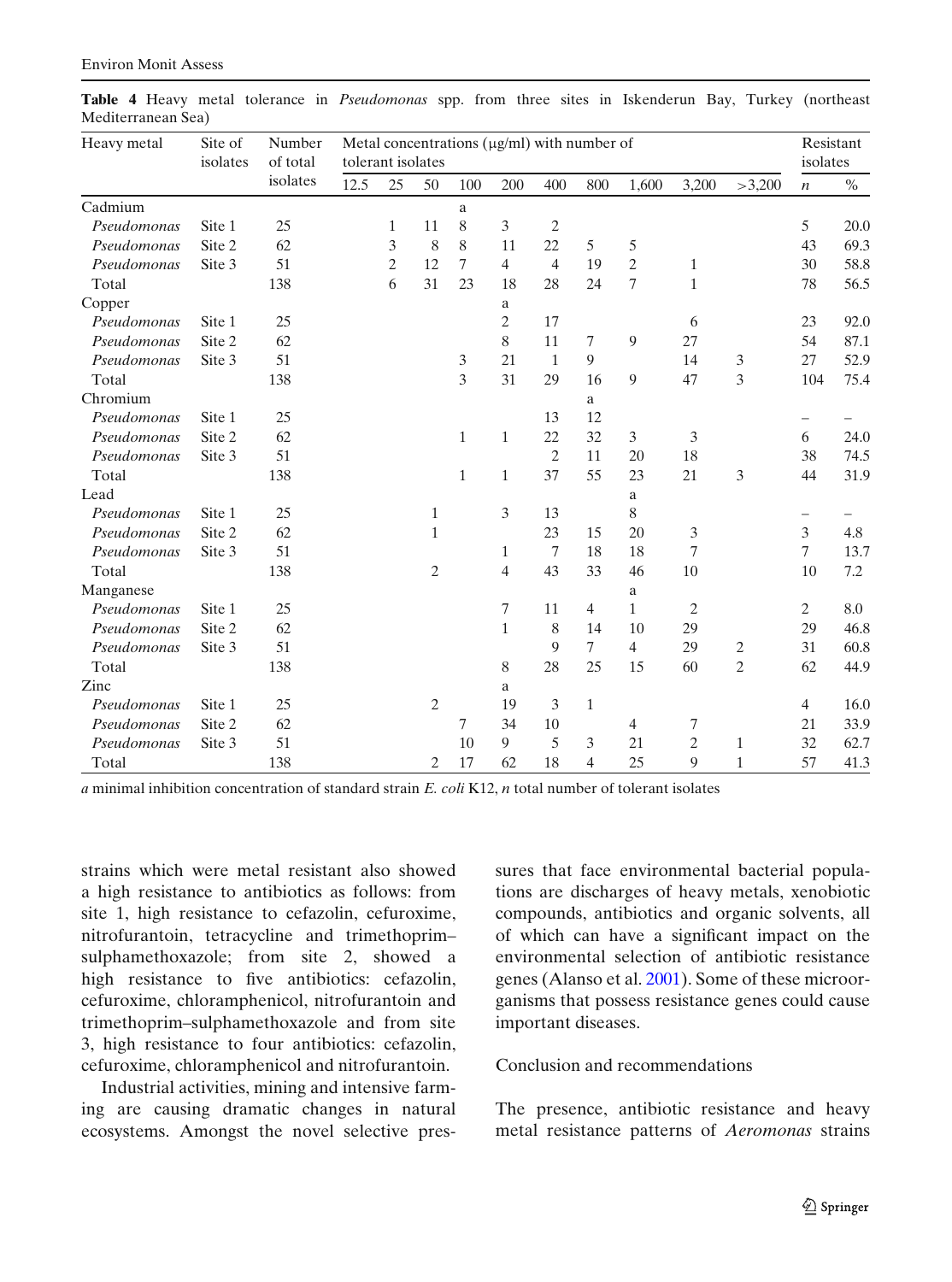<span id="page-9-0"></span>and *Pseudomonas*strains in a marine environment at northeast of Mediterranean Sea were investigated. These results suggests that Iskenderun Bay, Turkey, is a reservoir for antibiotic and metal resistant *Aeromonas* and *Pseudomonas* strains and might be increasing the numbers of resistant bacteria in the Bay with possibilities of transferring of their resistance determinants to other pathogenic bacteria. Although Chang and Bolton (1987) found that plasmid-mediated antibiotic resistance in *Aeromonas* spp. was not frequent, McIntosh et al[.](#page-10-0) [\(2008](#page-10-0)) have found an important incidence of R-plasmids in multiple antibiotic and mercury resistant *Aeromonas* isolates from Atlantic salmon[.](#page-11-0) The study of Rhodes et al. [\(2000\)](#page-11-0) provided evidence that related tetracycline-resistance encoding plasmids have been transferred between different *Aeromonas* species and *E. coli* and between the hospital and aquaculture environments in distinct geographical locations.

Thus, plasmid-mediated antibiotic and heavy metal resistance in *Aeromonas* spp. in the Mediterranean Sea should be further elucidated. Further works are needed to understand better metal and antibiotic resistant *Aeromonas* spp. and *Pseudomonas* spp. along with other parts of the Turkish coasts on the Mediterranean and Aegean Seas.

**Acknowledgements** We would like to thank BAPKOM (Cukurova University) for the financial support of this work (Project number: EF2008BAP3). We are particularly grateful to Dr. Sarah L. Poynton for her helpful suggestions in editing this manuscript.

### **References**

- Abbott, S. L., Cheung, W. K. W., & Janda, J. M. (2003). The genus *Aeromonas*: Biochemical characteristics, atypical reactions, and phenotypic identification schemes. *Journal Clinical Microbiology, 41*, 2348– 2357.
- Aiking, H., Stinamn, A., Van-Ganderen, C., Van-Heerikhuizen, H., & Vant-Riet, J. (1984). Inorganic phosphate accumulation and cadmium detoxification in *Klebsiella aerogenes* NCTC 418 growing in continuous culture. *Applied and Environmental Microbiology, 47*, 374–377.
- Akinbowale, O. L., Peng, H., Grant, P., & Barton, M. D. (2007). Antibiotic and heavy metal resistance

in motile aeromonads and pseudomonads from rainbow trout (*Oncorhynchus mykiss*) farms in Australia. *International Journal of Antimicrobial Agents, 30*, 177– 182.

- Alanso, A., Sanchez, P., & Martinez, J. L. (2001). Environmental selection of antibiotic resistance genes. *Environental Microbiology, 3*, 1–9.
- Anderson, D. I., & Levin, B. R. (1999). The biological cost of antibiotic resistance. *Current Opinion in Microbiology, 2*, 489–493.
- Ansari, M. I., & Malik, A. (2007). Biosorption of nickel and cadmium by metal resistant bacterial isolates from agricultural soil irrigated with industrial wastewater. *Bioresource Technology, 98*, 3149–3153.
- APHA Microbial Examination (1992). In A. E. Greenberg, L. S. Clesceri, & A. D. Eaton (Eds.), *Standard methods for the examination of on water and wastewater* (18th ed.). Washington DC: American Public Health Association.
- Araoju, R. M., Arribas, R. M., & Pares, R. (1991). Distribution of *Aeromonas* species in waters with different level of pollution. *Journal of Applied Bacteriology, 71*, 182–186.
- Atli, G., & Canli, M. (2007). Natural occurrence of metallothionein-like proteins in liver tissues of fish species from the northeast Mediterranean Sea. *Water Environment Research, 9*, 958–963.
- Benka-Coker, M. O., & Ekundayo, J. A. (1998). Effects of heavy metals on growth of species of *Micrococcus* and *Pseudomonas* in a crude oil/mineral salts medium. *Bioresource Technology, 66*, 241–245.
- Blandino, G., Marchese, A., Ardito, F., Fadda, G., Fontana, R., Cascio, G. L., et al. (2004). Antimicrobial susceptibility profiles of *Pseudomonas aeruginosa* and *Staphylococcus aureus* isolated in Italy from patients with hospital-acquired infections. *International Journal of Antimicrobial Agents, 24*, 515–518.
- Brandi, G., Sisti, M., Giardini, F., Schiavano, G. F., & Albano, A. (1999). Survival ability of cytotoxic strains of motile *Aeromonas* spp. in different types of water. *Letters in Applied Microbiology, 29*, 211–215.
- Cahill, M. M. (1990). A review, virulence factors in motile *Aeromonas* species. *Journal of Applied Bacteriology, 69*, 1–6.
- Calomiris, J. J., Armstrong, J. L., & Ramon, J. S. (1984). Association of metal tolerance with multiple antibiotic resistances of bacteria isolated from drinking water. *Applied and Environmental Microbiology, 47*, 1238–1242.
- Chan, K. Y., & Dean, A. C. R. (1988). Effects of cadmium and lead on growth, respiration and enzyme activity of the marine bacterium *Pseudomonas marina*. *Chemosphere, 17*, 597–607.
- Chang, B. J., & Bolton, S. M. (1987). Plasmids and resistance to antimicrobial agents in *Aeromonas sobria* and *Aeromonas hydrophila* clinical isolates. *Antimicrobial Agents and Chemotherapy, 31*, 1281–1282.
- Chopra, A. K., & Houston, C. W. (1999). Enterotoxins in *Aeromonas* associated gastroenteritidis. *Microbes and Infection, 1*, 1129–1137.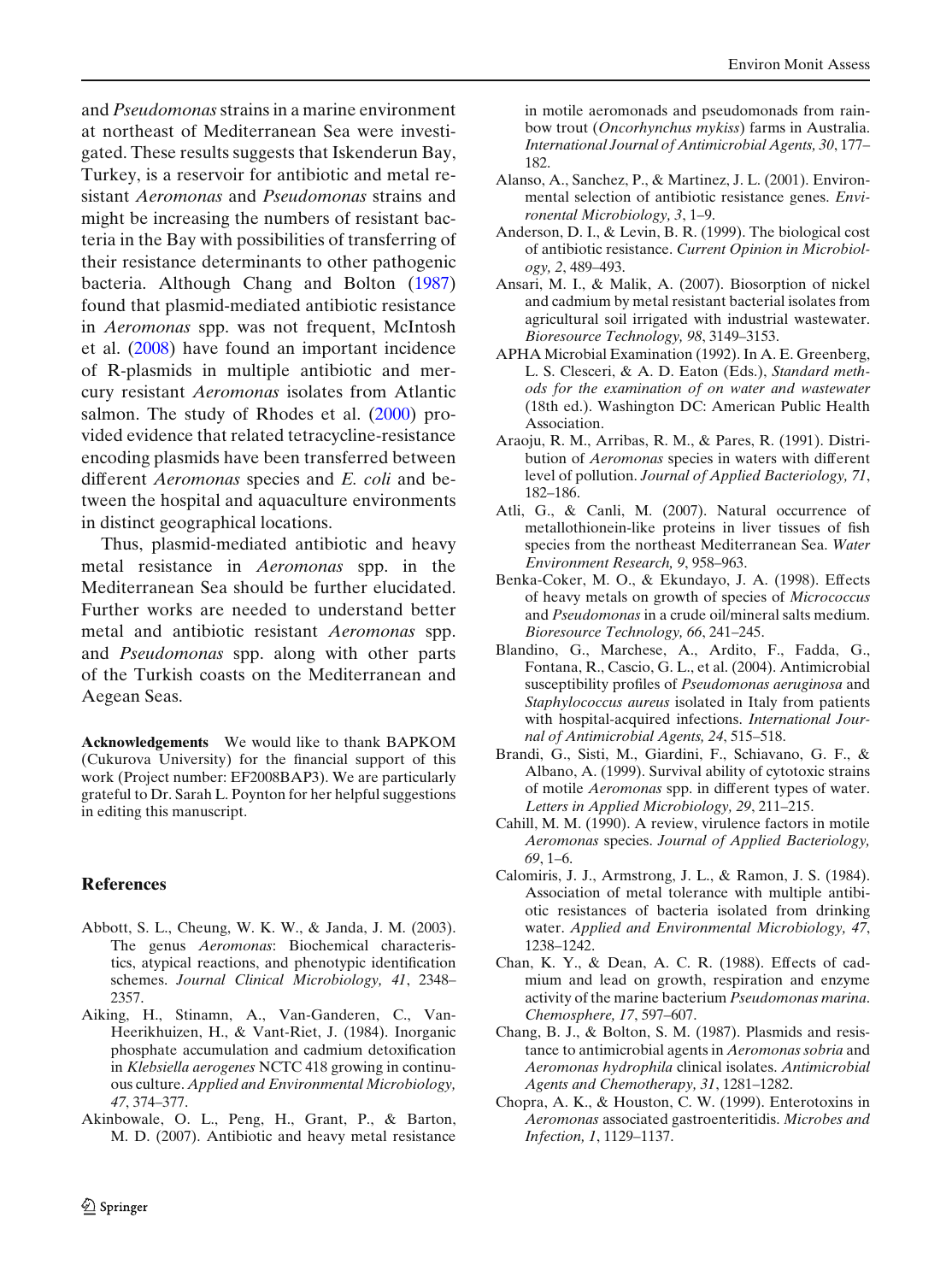- <span id="page-10-0"></span>Demerta, A., Huys, G., Tonolla, M., Swings, J., & Peduzzi, R. (2004). Polyphasic taxonomic study of "*Aeromonas eucrenophila*-like" isolates from clinical and environmental sources. *Systematic and Applied Microbiology, 27*, 343–349.
- De Vicente, A., Avilés, M., Codina, J. C., Borrego, J. J., & Romero, P. (1990). Resistance to antibiotics and heavy metals of *Pseudomonas aeruginosa* isolated from natural waters. *Journal of Applied Bacteriology, 68*, 625– 632.
- Doukas, V., Athanassopoulou, F., Karagouni, E., & Dotsika, E. (1998). *Aeromonas hydrophila* infection in cultured sea bass, *Dicentrarchus labrax L.*, and *Puntazzo puntazzo* Cuvier from the Aegean Sea. *Journal of Fish Diseases, 21*, 317–320.
- Goñi-Urriza, M., Pineau, L., Capdepuy, M., Roques, C., Caumette, P., & Quentin, C. (2000). Antimicrobial resistance of mesophilic *Aeromonas* spp. isolated from two European rivers. *Journal of Antimicrobial Chemotherapy, 46*, 297–301.
- Guthrie, G. D., Nicholson-Guthrie, C. S., & Leray, H. L. (2000). A bacterial high-affinity GABA binding protein: Isolation and characterization. *Biochemical and Biophysical Research Communications, 268*, 65–68.
- Hänninen, M. L., Oivanen, P., & Koski, V. P. (1997). *Aeromonas* species in fish, fish eggs, shrimp and freshwater. *International Journal of Food Microbiology, 34*, 17–26.
- Hassen, A., Saidi, N., Cherif, M., & Boundabous, A. (1998). Effects of heavy metals on *Pseudomonas aeruginosa* and *Bacillus thuringiensis*. *Bioresource Technology, 65*, 73–82.
- Havelaar, A. H., During, M., & Versteegh, J. F. M. (1987). Ampicillin-dextrin agar medium for enumeration of Aeromonas species in water by membrane filtration. *Journal of Applied Bacteriology, 62*, 279–287.
- Havelaar, A. H., Versteegh, J. F. M., & During, M. (1990). The presence of *Aeromonas* in drinking water supplies in The Netherlands. *Zentralblatt für Hygiene und Umweltmedizin, 190*, 236–256.
- Janda, J. M., & Abbott, S. L. (1998). Evolving concepts regarding the genus *Aeromonas*: An expanding panaroma of species, disease presentations, and unanswered questions. *Clinical Infectious Diseases, 27*, 332–344.
- Jones, J. G., Gardener, S., Simon, B. M., & Pickup, R. W. (1986). Antibiotic resistant bacteria in Windemere and two remote upland tarns in the English Lake District. *Journal of Applied Bacteriology, 60*, 443–453.
- Ko, W. C., Yu, K. W., Liu, C. Y., Huang, C. T., Leu, H. S., & Chuang, Y. C. (1996). Increasing antibiotic resistance in clinical isolates of *Aeromonas* strains in Taiwan. *Antimicrobial Agents Chemotherapy, 40*, 1260–1262.
- Ko, W. C., Lee, H. C., Chuang, Y. C., Liu, C. C., & Wu, J. J. (2000). Clinical features and therapeutic implications of 104 episodes of monomicrobial *Aeromonas* bacteremia. *Journal of Infection, 40*, 267–273.
- Krumperman, P. H. (1983). Multiple antibiotic resistance indexing of *Escherichia coli* to identify high-risk

sources of fecal contamination of foods. *Applied and Environmental Microbiology, 46*, 165–170.

- Kueh, C. S. W., Kutarski, P., & Brunton, M. (1992). Contaminated marine wounds-the risk of acquiring acute bacterial infection from marine recreational beaches. *Journal of Applied Bacteriology, 73*, 412–420.
- Kühn, I., Allestam, G., Huys, G., Jahnssen, P., Kersters, K., Krovacek, K., et al. (1997). Diversity, persistence, and virulence of *Aeromonas* strains isolated from drinking water distribution system in Sweden. *Applied and Environmental Microbiology, 63*, 2708–2715.
- Lalucat, J., Bennasar, A., Bosch, R., Garcia-Valdes, E., Palleroni, N. J. (2006). Biology of *Pseudomonas stutzeri*. *Microbiology and Molecular Biology Reviews, 70*, 510–547.
- Lobova, T. I., Barkhatov, Y. V., Salamantina, O. V., & Popova, L. Y. (2008). Multiple antibiotic resistance of heterotrophic bacteria in the littoral zone of Lake Shira as an indicator of human impact on the ecosystem. *Microbiological Research, 163*, 152–160.
- Malik, A., & Jaiswal, R. (2000). Metal resistance in *Pseudomonas* strains isolated from soil treated with industrial wastewater. *World Journal of Microbiology and Biotechnology, 16*, 177–182.
- Matyar, F., Kaya, A., & Dincer, S. (2007). Distribution and antibacterial drug resistance of *Aeromonas* spp. from fresh and brackish waters in Southern Turkey. *Annals of Microbiology, 57*, 443–447.
- Matyar, F., Kaya, A., & Dincer, S. (2008). Antibacterial agents and heavy metal resistance in Gram-negative bacteria isolated from seawater, shrimp and sediment in Iskenderun Bay, Turkey. *Science of the Total Environment, 407*, 279–285.
- McIntosh, D., Cunningham, M., Ji, B., Fekete, F. A., Parry, E. M., Clark, S. E., et al. (2008). Transferable, multiple antibiotic and mercury resistance in Atlantic Canadian isolates of *Aeromonas salmonicida* subsp. *salmonicida* is associated with carriage of an IncA/C plasmid similar to the *Salmonella enterica* plasmid pSN254. *Journal of Antimicrobial Chemotherapy, 61*, 1221–1228.
- Messi, P., Guerieri, E., & Bondi, M. (2005). Antibiotic resistance and antibacterial activity in heterotrophic bacteria of mineral water origin. *Science of the Total Environment, 346*, 213–219.
- Miranda, C. D., & Castillo, G. (1998). Resistance to antibiotic and heavy metals of motile aeromonads from Chilean freshwater. *Science of the Total Environment, 224*, 167–176.
- Monfort, P., & Baleux, B. (1991). Distribution and survival of motile *Aeromonas* spp. in brackish water receiving sewage treatment effluent. *Applied and Environmental Microbiology, 57*, 2459–2467.
- Monteil, C. H., Prévost, G., & Monteil, H. (2004). Virulence factors of clinical *Aeromonas caviae* isolates. *Pathologie Biologie, 52*, 21–25.
- NCCLS—National Committee for Clinical Laboratory Standards (1997) *Approved standards M2-A6. Performance standards for antimicrobial disk susceptibility tests* (6th ed.). Wayne: NCCLS.